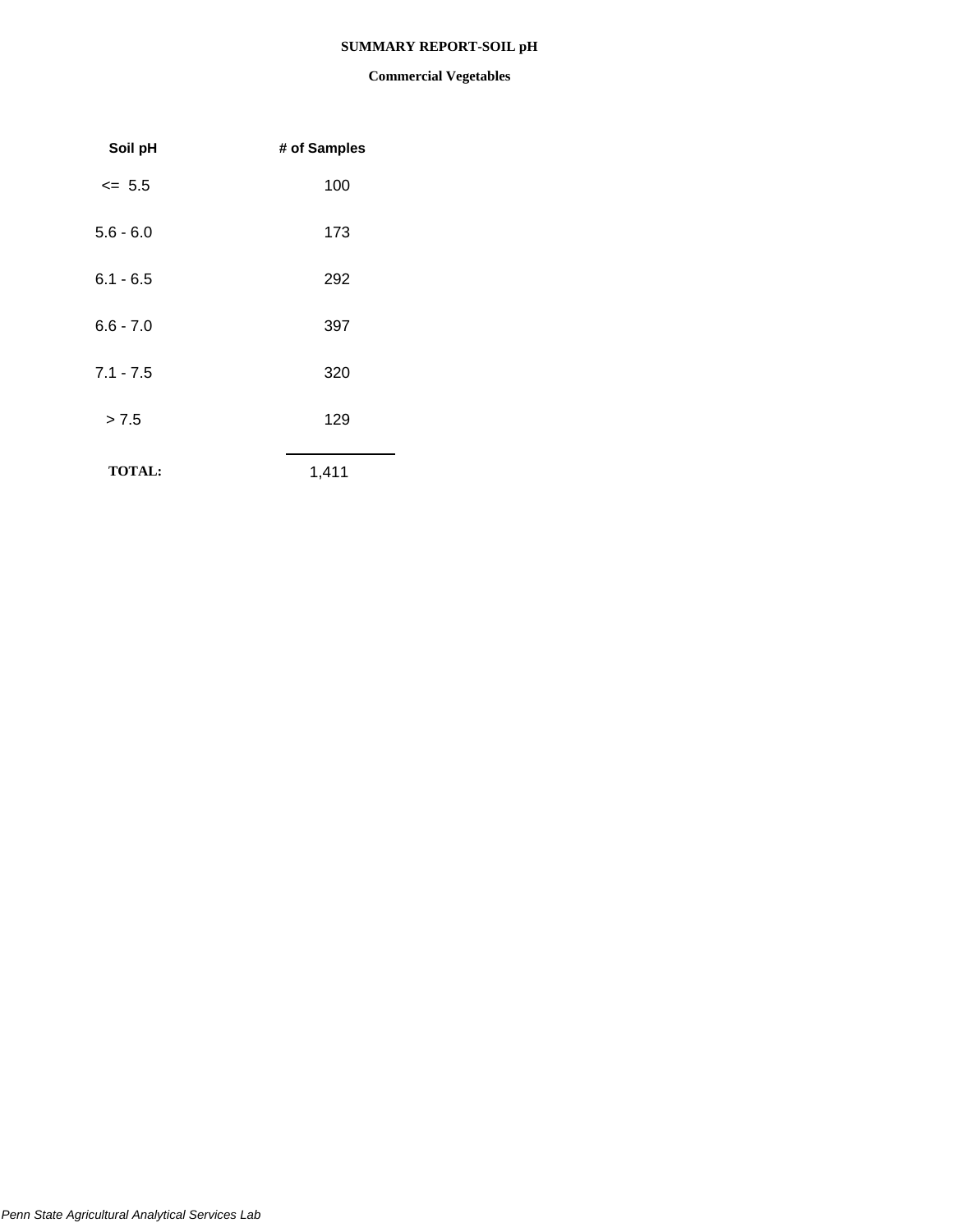| ${\bf ADAMS}$<br>17<br>$5.6 - 6.0$<br>$\mathbf 1$<br>$6.1 - 6.5$<br>6<br>$6.6 - 7.0$<br>6<br>$7.1 - 7.5$<br>$\overline{\mathbf{4}}$<br><b>ALLEGHENY</b><br>85<br>$\le$ 5.5<br>5<br>$5.6 - 6.0$<br>6<br>$6.1 - 6.5$<br>23<br>$6.6 - 7.0$<br>28<br>$7.1 - 7.5$<br>18<br>$> 7.5$<br>$\sqrt{5}$<br><b>ARMSTRONG</b><br>6<br>$\leq$ 5.5<br>$\mathbf 1$<br>$6.1 - 6.5$<br>$\mathbf{1}$<br>$6.6 - 7.0$<br>$\ensuremath{\mathsf{3}}$<br>$7.1 - 7.5$<br>1<br><b>BEAVER</b><br>$\overline{\mathbf{4}}$<br>$\le$ 5.5<br>1<br>$6.1 - 6.5$<br>1<br>$7.1 - 7.5$<br>$\overline{c}$<br><b>BEDFORD</b><br>14<br>$\le$ 5.5<br>$\mathbf 1$ | County | <b>Total Samples</b> | pH | # of Samples |
|-------------------------------------------------------------------------------------------------------------------------------------------------------------------------------------------------------------------------------------------------------------------------------------------------------------------------------------------------------------------------------------------------------------------------------------------------------------------------------------------------------------------------------------------------------------------------------------------------------------------------|--------|----------------------|----|--------------|
|                                                                                                                                                                                                                                                                                                                                                                                                                                                                                                                                                                                                                         |        |                      |    |              |
|                                                                                                                                                                                                                                                                                                                                                                                                                                                                                                                                                                                                                         |        |                      |    |              |
|                                                                                                                                                                                                                                                                                                                                                                                                                                                                                                                                                                                                                         |        |                      |    |              |
|                                                                                                                                                                                                                                                                                                                                                                                                                                                                                                                                                                                                                         |        |                      |    |              |
|                                                                                                                                                                                                                                                                                                                                                                                                                                                                                                                                                                                                                         |        |                      |    |              |
|                                                                                                                                                                                                                                                                                                                                                                                                                                                                                                                                                                                                                         |        |                      |    |              |
|                                                                                                                                                                                                                                                                                                                                                                                                                                                                                                                                                                                                                         |        |                      |    |              |
|                                                                                                                                                                                                                                                                                                                                                                                                                                                                                                                                                                                                                         |        |                      |    |              |
|                                                                                                                                                                                                                                                                                                                                                                                                                                                                                                                                                                                                                         |        |                      |    |              |
|                                                                                                                                                                                                                                                                                                                                                                                                                                                                                                                                                                                                                         |        |                      |    |              |
|                                                                                                                                                                                                                                                                                                                                                                                                                                                                                                                                                                                                                         |        |                      |    |              |
|                                                                                                                                                                                                                                                                                                                                                                                                                                                                                                                                                                                                                         |        |                      |    |              |
|                                                                                                                                                                                                                                                                                                                                                                                                                                                                                                                                                                                                                         |        |                      |    |              |
|                                                                                                                                                                                                                                                                                                                                                                                                                                                                                                                                                                                                                         |        |                      |    |              |
|                                                                                                                                                                                                                                                                                                                                                                                                                                                                                                                                                                                                                         |        |                      |    |              |
|                                                                                                                                                                                                                                                                                                                                                                                                                                                                                                                                                                                                                         |        |                      |    |              |
|                                                                                                                                                                                                                                                                                                                                                                                                                                                                                                                                                                                                                         |        |                      |    |              |
|                                                                                                                                                                                                                                                                                                                                                                                                                                                                                                                                                                                                                         |        |                      |    |              |
|                                                                                                                                                                                                                                                                                                                                                                                                                                                                                                                                                                                                                         |        |                      |    |              |
|                                                                                                                                                                                                                                                                                                                                                                                                                                                                                                                                                                                                                         |        |                      |    |              |
|                                                                                                                                                                                                                                                                                                                                                                                                                                                                                                                                                                                                                         |        |                      |    |              |
|                                                                                                                                                                                                                                                                                                                                                                                                                                                                                                                                                                                                                         |        |                      |    |              |
|                                                                                                                                                                                                                                                                                                                                                                                                                                                                                                                                                                                                                         |        |                      |    |              |
|                                                                                                                                                                                                                                                                                                                                                                                                                                                                                                                                                                                                                         |        |                      |    |              |
|                                                                                                                                                                                                                                                                                                                                                                                                                                                                                                                                                                                                                         |        |                      |    |              |
|                                                                                                                                                                                                                                                                                                                                                                                                                                                                                                                                                                                                                         |        |                      |    |              |
|                                                                                                                                                                                                                                                                                                                                                                                                                                                                                                                                                                                                                         |        |                      |    |              |
|                                                                                                                                                                                                                                                                                                                                                                                                                                                                                                                                                                                                                         |        |                      |    |              |
|                                                                                                                                                                                                                                                                                                                                                                                                                                                                                                                                                                                                                         |        |                      |    |              |
|                                                                                                                                                                                                                                                                                                                                                                                                                                                                                                                                                                                                                         |        |                      |    |              |
|                                                                                                                                                                                                                                                                                                                                                                                                                                                                                                                                                                                                                         |        |                      |    |              |
|                                                                                                                                                                                                                                                                                                                                                                                                                                                                                                                                                                                                                         |        |                      |    |              |
|                                                                                                                                                                                                                                                                                                                                                                                                                                                                                                                                                                                                                         |        |                      |    |              |
|                                                                                                                                                                                                                                                                                                                                                                                                                                                                                                                                                                                                                         |        |                      |    |              |
|                                                                                                                                                                                                                                                                                                                                                                                                                                                                                                                                                                                                                         |        |                      |    |              |
| $5.6 - 6.0$<br>$\overline{c}$<br>$6.1 - 6.5$<br>$\overline{c}$                                                                                                                                                                                                                                                                                                                                                                                                                                                                                                                                                          |        |                      |    |              |
| $6.6 - 7.0$<br>3                                                                                                                                                                                                                                                                                                                                                                                                                                                                                                                                                                                                        |        |                      |    |              |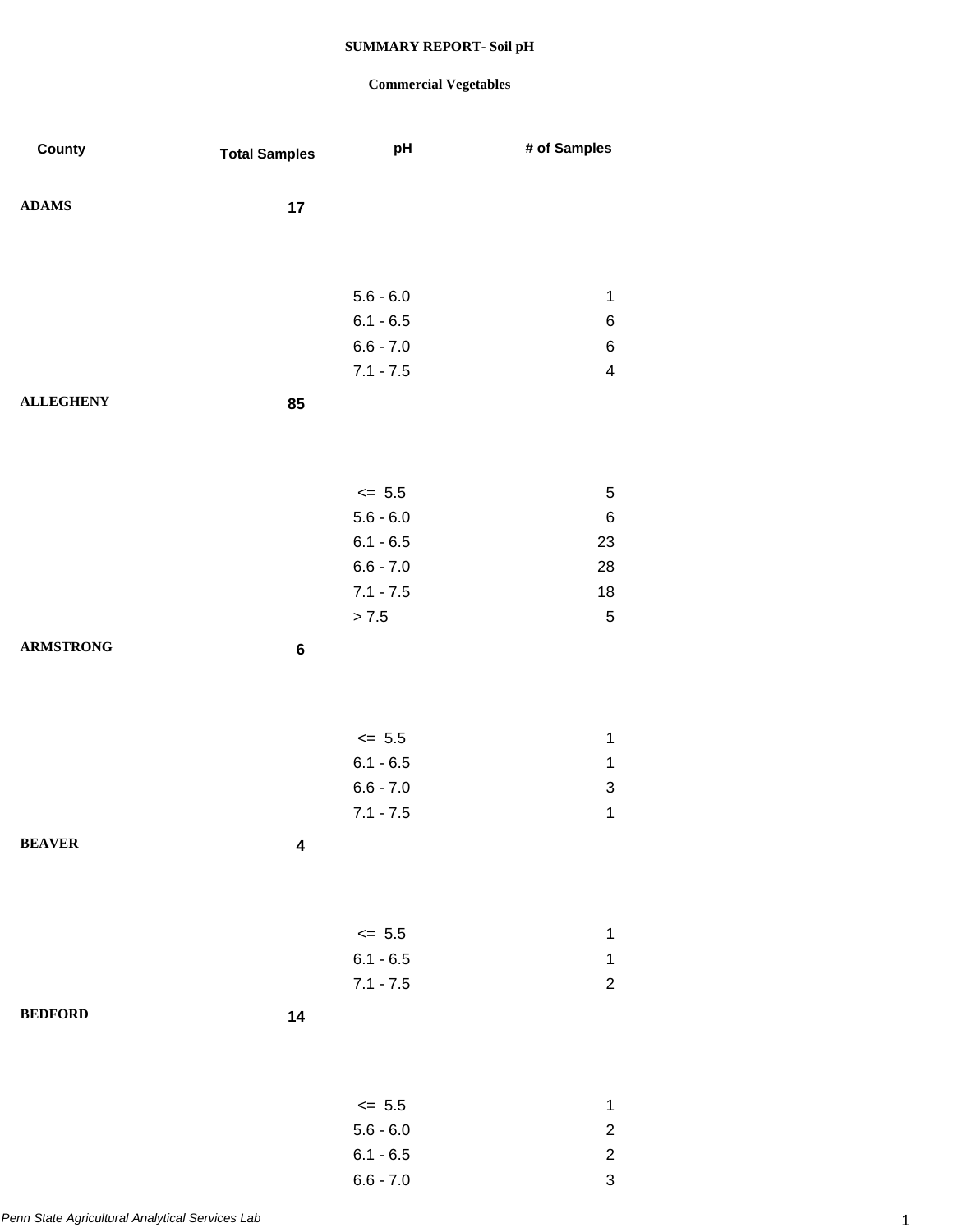| County          | <b>Total Samples</b> | pH                         | # of Samples              |
|-----------------|----------------------|----------------------------|---------------------------|
|                 |                      |                            |                           |
|                 |                      | $7.1 - 7.5$                | $\mathbf 5$               |
|                 |                      | > 7.5                      | $\mathbf 1$               |
| <b>BERKS</b>    | 45                   |                            |                           |
|                 |                      |                            |                           |
|                 |                      |                            |                           |
|                 |                      | $\le$ 5.5                  | $\overline{c}$            |
|                 |                      | $5.6 - 6.0$                | 10                        |
|                 |                      | $6.1 - 6.5$                | 9                         |
|                 |                      | $6.6 - 7.0$                | 15                        |
|                 |                      | $7.1 - 7.5$                | $\,6\,$                   |
|                 |                      | > 7.5                      | $\ensuremath{\mathsf{3}}$ |
| <b>BLAIR</b>    | $\boldsymbol{9}$     |                            |                           |
|                 |                      |                            |                           |
|                 |                      |                            |                           |
|                 |                      |                            |                           |
|                 |                      | $5.6 - 6.0$                | $\overline{c}$            |
|                 |                      | $6.6 - 7.0$                | $\ensuremath{\mathsf{3}}$ |
|                 |                      | $7.1 - 7.5$                | $\ensuremath{\mathsf{3}}$ |
|                 |                      | > 7.5                      | $\mathbf 1$               |
| <b>BRADFORD</b> | 25                   |                            |                           |
|                 |                      |                            |                           |
|                 |                      |                            |                           |
|                 |                      |                            |                           |
|                 |                      | $5.6 - 6.0$                | 5                         |
|                 |                      | $6.1 - 6.5$<br>$6.6 - 7.0$ | $\overline{\mathbf{4}}$   |
|                 |                      | $7.1 - 7.5$                | 8<br>6                    |
|                 |                      | > 7.5                      | $\overline{c}$            |
|                 |                      |                            |                           |
| <b>BUCKS</b>    | 43                   |                            |                           |
|                 |                      |                            |                           |
|                 |                      |                            |                           |
|                 |                      | $\leq$ 5.5                 | $\overline{\mathbf{c}}$   |
|                 |                      | $5.6 - 6.0$                | $\overline{\mathbf{4}}$   |
|                 |                      | $6.1 - 6.5$                | $\boldsymbol{7}$          |
|                 |                      | $6.6 - 7.0$                | 21                        |
|                 |                      | $7.1 - 7.5$                | $\sqrt{5}$                |
|                 |                      | $> 7.5$                    | 4                         |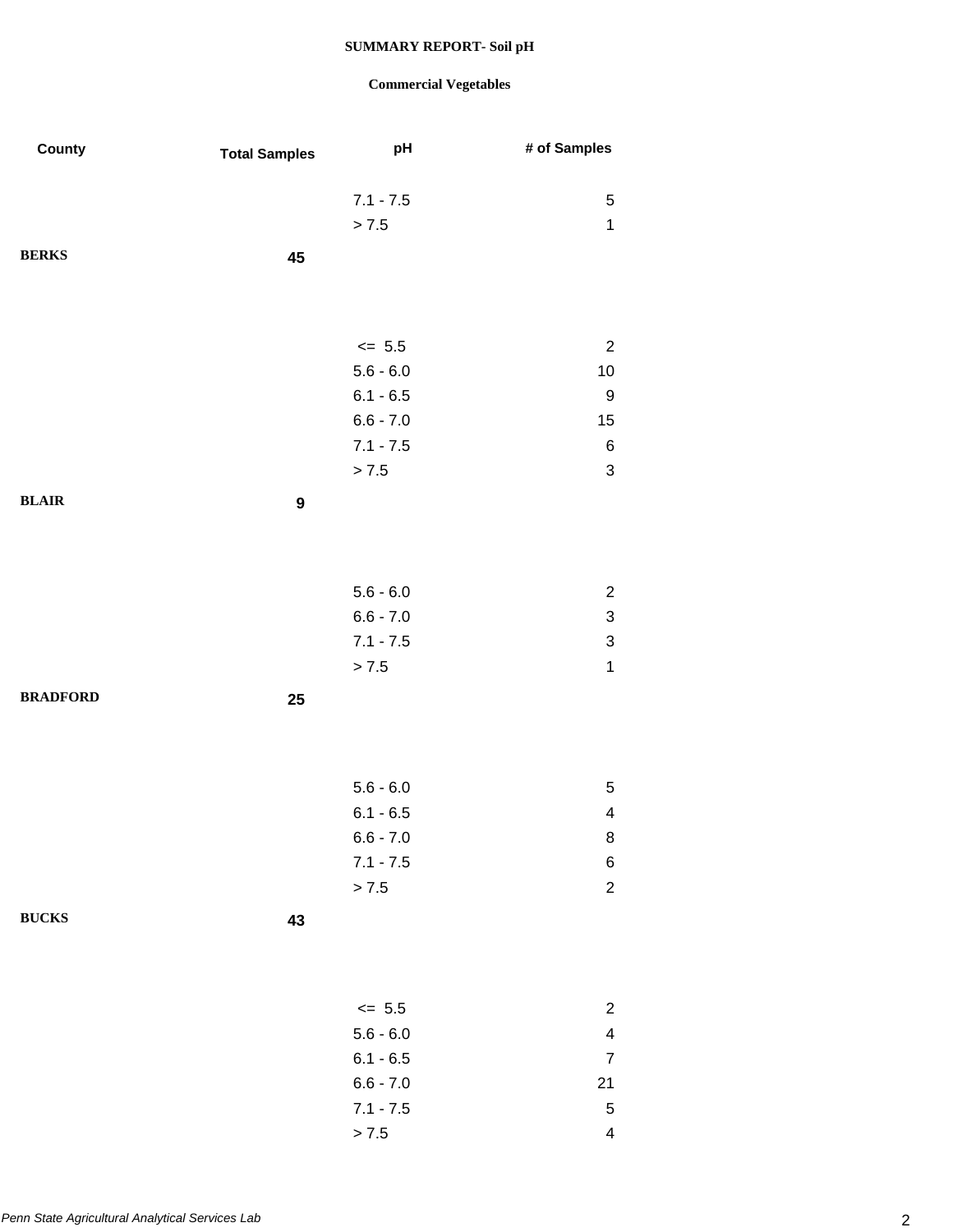| County         | <b>Total Samples</b> | pH                         | # of Samples                       |
|----------------|----------------------|----------------------------|------------------------------------|
| <b>BUTLER</b>  | 23                   |                            |                                    |
|                |                      |                            |                                    |
|                |                      |                            |                                    |
|                |                      | $\le$ 5.5                  | $\boldsymbol{2}$                   |
|                |                      | $5.6 - 6.0$                | $\mathbf{1}$                       |
|                |                      | $6.1 - 6.5$                | $\overline{\mathbf{4}}$            |
|                |                      | $6.6 - 7.0$                | $\ensuremath{\mathsf{3}}$          |
|                |                      | $7.1 - 7.5$                | $10$                               |
|                |                      | > 7.5                      | $\ensuremath{\mathsf{3}}$          |
| <b>CAMBRIA</b> | $\bf 8$              |                            |                                    |
|                |                      |                            |                                    |
|                |                      |                            |                                    |
|                |                      | $\leq$ 5.5                 | $\mathbf 1$                        |
|                |                      | $6.1 - 6.5$                | $\mathbf 1$                        |
|                |                      | $6.6 - 7.0$<br>$7.1 - 7.5$ | $\boldsymbol{2}$<br>$\overline{2}$ |
|                |                      | > 7.5                      | $\overline{c}$                     |
| <b>CAMERON</b> | $\mathbf 3$          |                            |                                    |
|                |                      |                            |                                    |
|                |                      |                            |                                    |
|                |                      | $6.1 - 6.5$                | $\overline{c}$                     |
|                |                      | $6.6 - 7.0$                | $\mathbf{1}$                       |
| <b>CARBON</b>  | $\mathbf 3$          |                            |                                    |
|                |                      |                            |                                    |
|                |                      |                            |                                    |
|                |                      | $\le$ 5.5                  | $\mathbf 1$                        |
|                |                      | $6.1 - 6.5$                | $\mathbf 1$                        |
|                |                      | $7.1 - 7.5$                | $\mathbf 1$                        |
| <b>CENTRE</b>  | 167                  |                            |                                    |
|                |                      |                            |                                    |
|                |                      |                            |                                    |
|                |                      | $5.6 - 6.0$                | 23                                 |
|                |                      | $6.1 - 6.5$                | 35                                 |
|                |                      | $6.6 - 7.0$                | 47                                 |
|                |                      | $7.1 - 7.5$                | 37                                 |
|                |                      | > 7.5                      | 25                                 |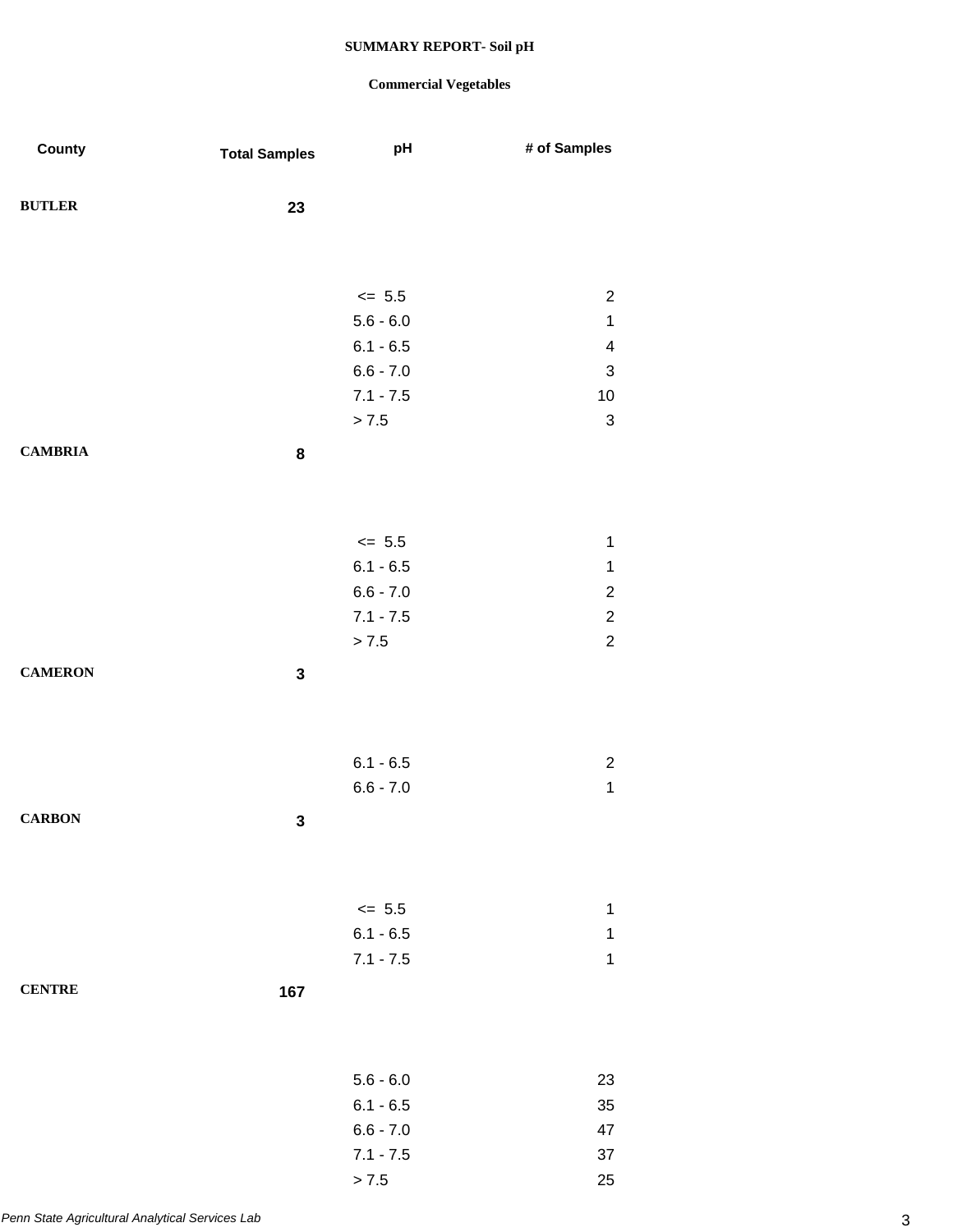| County            | <b>Total Samples</b> | pH                         | # of Samples              |
|-------------------|----------------------|----------------------------|---------------------------|
|                   |                      |                            |                           |
| <b>CHESTER</b>    | 38                   |                            |                           |
|                   |                      |                            |                           |
|                   |                      |                            |                           |
|                   |                      | $\leq$ 5.5                 | $\overline{4}$            |
|                   |                      | $5.6 - 6.0$                | $\ensuremath{\mathsf{3}}$ |
|                   |                      | $6.1 - 6.5$                | 8                         |
|                   |                      | $6.6 - 7.0$                | $\boldsymbol{9}$          |
|                   |                      | $7.1 - 7.5$                | 9                         |
|                   |                      | > 7.5                      | $\sqrt{5}$                |
| <b>CLARION</b>    | $\mathbf 2$          |                            |                           |
|                   |                      |                            |                           |
|                   |                      |                            |                           |
|                   |                      | $7.1 - 7.5$                | $\sqrt{2}$                |
| <b>CLEARFIELD</b> | $\overline{7}$       |                            |                           |
|                   |                      |                            |                           |
|                   |                      |                            |                           |
|                   |                      |                            |                           |
|                   |                      | $\leq$ 5.5                 | $\boldsymbol{2}$          |
|                   |                      | $5.6 - 6.0$                | $\mathbf 1$               |
|                   |                      | $6.1 - 6.5$                | $\mathbf{1}$              |
|                   |                      | $6.6 - 7.0$                | $\mathfrak{S}$            |
| <b>CLINTON</b>    | $\mathbf 3$          |                            |                           |
|                   |                      |                            |                           |
|                   |                      |                            |                           |
|                   |                      | $5.6 - 6.0$                | $\mathbf 1$               |
|                   |                      | $6.1 - 6.5$                | 1                         |
|                   |                      | $6.6 - 7.0$                | $\mathbf 1$               |
| <b>COLUMBIA</b>   | 55                   |                            |                           |
|                   |                      |                            |                           |
|                   |                      |                            |                           |
|                   |                      |                            |                           |
|                   |                      | $\le$ 5.5                  | $\mathbf 1$               |
|                   |                      | $5.6 - 6.0$                | 8                         |
|                   |                      | $6.1 - 6.5$<br>$6.6 - 7.0$ | 24<br>$16$                |
|                   |                      | $7.1 - 7.5$                | $\,6$                     |
|                   |                      |                            |                           |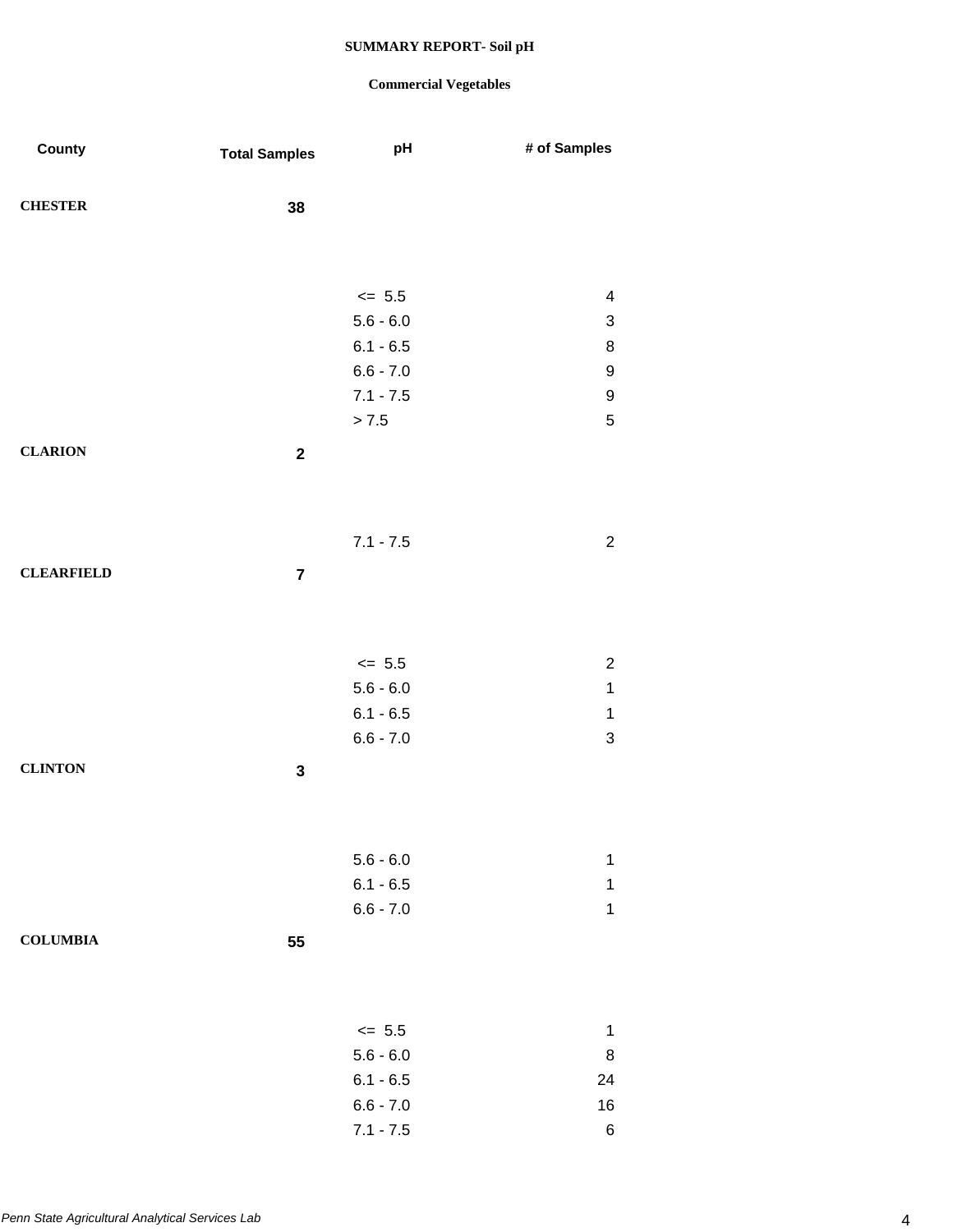### **Commercial Vegetables**

 $\leq 5.5$  2

| County            | <b>Total Samples</b> | pH                   | # of Samples                             |
|-------------------|----------------------|----------------------|------------------------------------------|
|                   |                      |                      |                                          |
| <b>CRAWFORD</b>   | 15                   |                      |                                          |
|                   |                      |                      |                                          |
|                   |                      |                      |                                          |
|                   |                      | $\leq 5.5$           | $\overline{c}$                           |
|                   |                      | $5.6 - 6.0$          | $\mathbf 1$                              |
|                   |                      | $6.1 - 6.5$          | $\ensuremath{\mathsf{3}}$                |
|                   |                      | $6.6 - 7.0$          | $\sqrt{5}$                               |
|                   |                      | $7.1 - 7.5$<br>> 7.5 | $\ensuremath{\mathsf{3}}$<br>$\mathbf 1$ |
|                   |                      |                      |                                          |
| <b>CUMBERLAND</b> | 44                   |                      |                                          |
|                   |                      |                      |                                          |
|                   |                      |                      |                                          |
|                   |                      | $6.1 - 6.5$          | $\overline{7}$                           |
|                   |                      | $6.6 - 7.0$          | 20                                       |
|                   |                      | $7.1 - 7.5$          | 15                                       |
|                   |                      | > 7.5                | $\boldsymbol{2}$                         |
| <b>DAUPHIN</b>    | 73                   |                      |                                          |
|                   |                      |                      |                                          |
|                   |                      |                      |                                          |
|                   |                      | $\le$ 5.5            | 3                                        |
|                   |                      | $5.6 - 6.0$          | 18                                       |
|                   |                      | $6.1 - 6.5$          | 20                                       |
|                   |                      | $6.6 - 7.0$          | 18                                       |
|                   |                      | $7.1 - 7.5$          | $13$                                     |
|                   |                      | > 7.5                | $\mathbf 1$                              |
| <b>DELAWARE</b>   | 14                   |                      |                                          |
|                   |                      |                      |                                          |
|                   |                      |                      |                                          |
|                   |                      |                      |                                          |
|                   |                      | $6.1 - 6.5$          | 3                                        |
|                   |                      | $6.6 - 7.0$          | 8                                        |
|                   |                      | $7.1 - 7.5$          | $\mathbf 1$                              |
|                   |                      | > 7.5                | $\mathbf 2$                              |
| ${\bf ELK}$       | 13                   |                      |                                          |
|                   |                      |                      |                                          |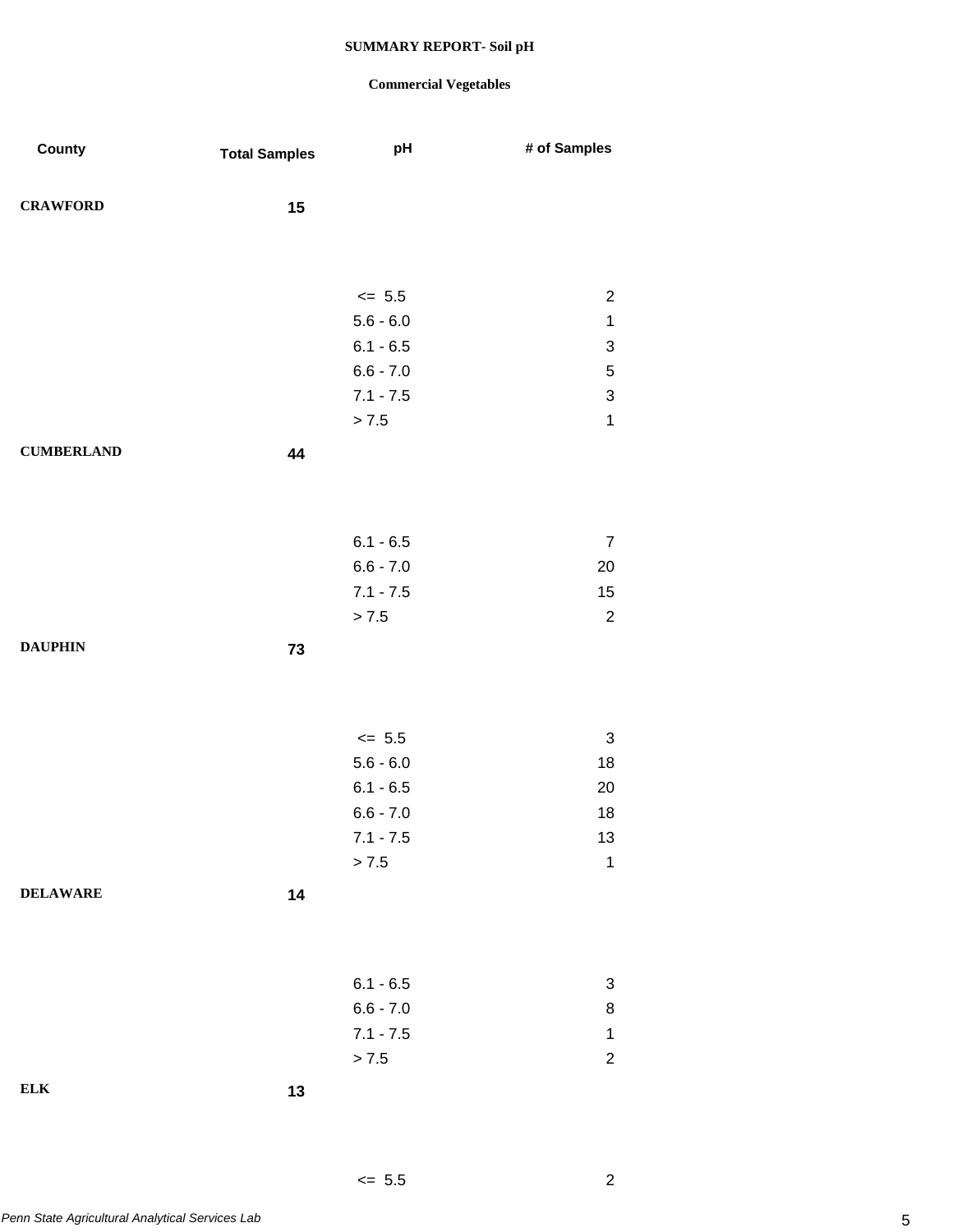| County          | <b>Total Samples</b> | pH                         | # of Samples                                           |
|-----------------|----------------------|----------------------------|--------------------------------------------------------|
|                 |                      |                            |                                                        |
|                 |                      | $5.6 - 6.0$                | 1                                                      |
|                 |                      | $6.1 - 6.5$<br>$6.6 - 7.0$ | $\overline{\mathcal{A}}$<br>$\sqrt{3}$                 |
|                 |                      | > 7.5                      | $\ensuremath{\mathsf{3}}$                              |
|                 |                      |                            |                                                        |
| <b>ERIE</b>     | 14                   |                            |                                                        |
|                 |                      |                            |                                                        |
|                 |                      |                            |                                                        |
|                 |                      | $\leq$ 5.5                 | $\overline{c}$                                         |
|                 |                      | $5.6 - 6.0$                | $\overline{\mathcal{A}}$                               |
|                 |                      | $6.1 - 6.5$                | $\overline{\mathbf{4}}$                                |
|                 |                      | $6.6 - 7.0$                | $\mathbf{1}$                                           |
|                 |                      | $7.1 - 7.5$                | $\ensuremath{\mathsf{3}}$                              |
| <b>FAYETTE</b>  | 12                   |                            |                                                        |
|                 |                      |                            |                                                        |
|                 |                      |                            |                                                        |
|                 |                      |                            |                                                        |
|                 |                      | $\leq$ 5.5                 | 1                                                      |
|                 |                      | $5.6 - 6.0$                | $\overline{c}$                                         |
|                 |                      | $6.1 - 6.5$                | $\overline{\mathbf{4}}$                                |
|                 |                      | $6.6 - 7.0$                | $\mathbf{1}$                                           |
|                 |                      | $7.1 - 7.5$                | $\ensuremath{\mathsf{3}}$                              |
|                 |                      | > 7.5                      | $\mathbf 1$                                            |
| <b>FOREST</b>   | 12                   |                            |                                                        |
|                 |                      |                            |                                                        |
|                 |                      |                            |                                                        |
|                 |                      |                            |                                                        |
|                 |                      | $\leq$ 5.5                 | 1                                                      |
|                 |                      | $6.1 - 6.5$<br>$6.6 - 7.0$ | 3                                                      |
|                 |                      | $7.1 - 7.5$                | $\ensuremath{\mathsf{3}}$<br>$\ensuremath{\mathsf{3}}$ |
|                 |                      | > 7.5                      | $\overline{c}$                                         |
|                 |                      |                            |                                                        |
| <b>FRANKLIN</b> | $\overline{7}$       |                            |                                                        |
|                 |                      |                            |                                                        |
|                 |                      |                            |                                                        |
|                 |                      | $\leq$ 5.5                 | $\mathbf 1$                                            |
|                 |                      | $6.1 - 6.5$                | $\overline{c}$                                         |
|                 |                      | $6.6 - 7.0$                | $\ensuremath{\mathsf{3}}$                              |
|                 |                      | > 7.5                      | 1                                                      |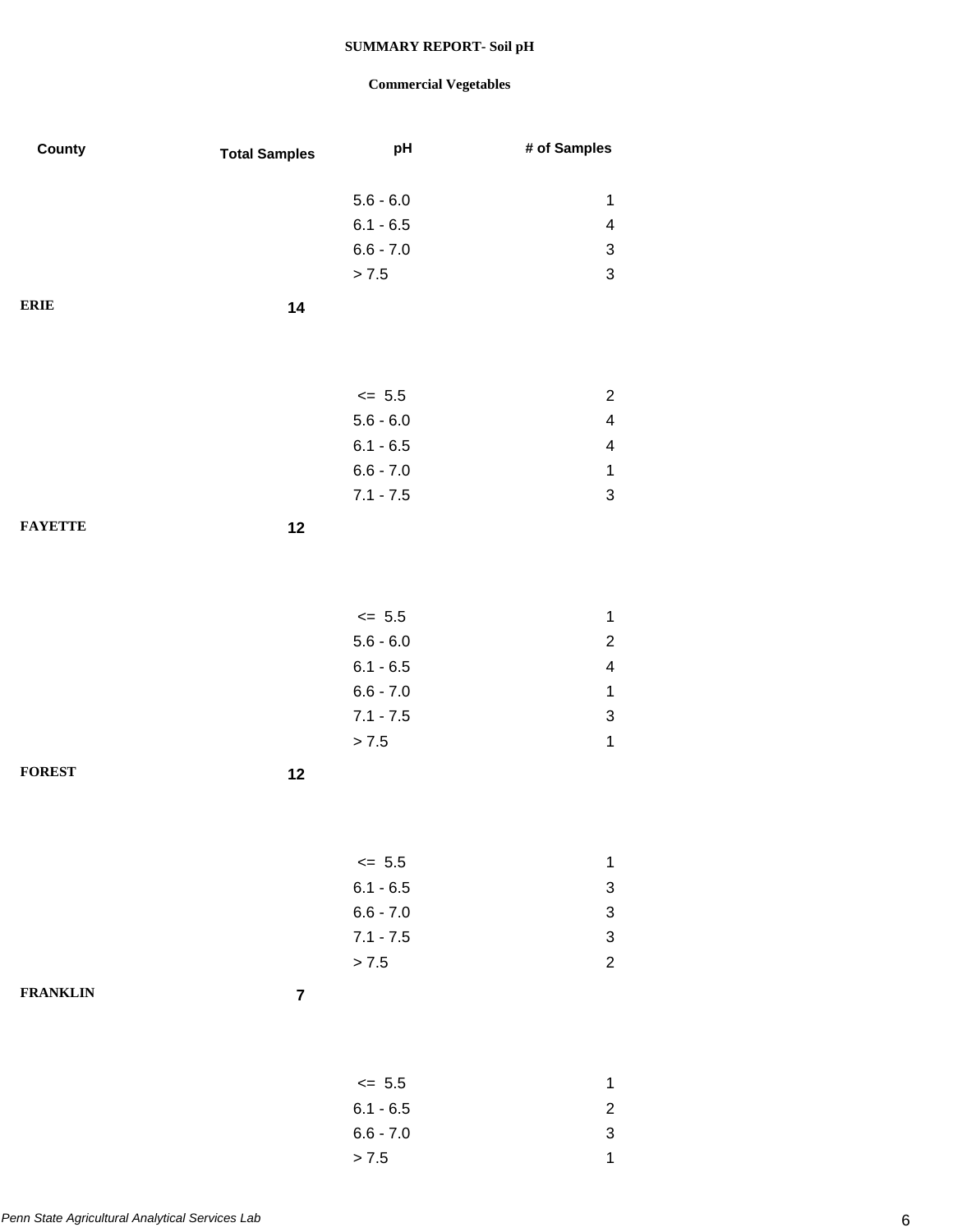| County            | <b>Total Samples</b> | pH                         | # of Samples              |
|-------------------|----------------------|----------------------------|---------------------------|
|                   |                      |                            |                           |
| <b>FULTON</b>     | $\mathbf{1}$         |                            |                           |
|                   |                      |                            |                           |
|                   |                      |                            |                           |
|                   |                      | $7.1 - 7.5$                | $\mathbf 1$               |
|                   |                      |                            |                           |
| <b>GREENE</b>     | 6                    |                            |                           |
|                   |                      |                            |                           |
|                   |                      |                            |                           |
|                   |                      | $\le$ 5.5                  | $\mathbf 1$               |
|                   |                      | $5.6 - 6.0$                | 1                         |
|                   |                      | $6.1 - 6.5$                | $\mathbf{1}$              |
|                   |                      | $6.6 - 7.0$                | $\overline{2}$            |
|                   |                      | $7.1 - 7.5$                | $\mathbf{1}$              |
| <b>HUNTINGDON</b> | 20                   |                            |                           |
|                   |                      |                            |                           |
|                   |                      |                            |                           |
|                   |                      |                            |                           |
|                   |                      | $\leq$ 5.5                 | $\mathbf{1}$              |
|                   |                      | $5.6 - 6.0$                | $\overline{c}$            |
|                   |                      | $6.1 - 6.5$                | $\overline{2}$            |
|                   |                      | $6.6 - 7.0$<br>$7.1 - 7.5$ | $\mathbf{1}$              |
|                   |                      | $> 7.5$                    | $\,6\,$<br>$\bf 8$        |
|                   |                      |                            |                           |
| <b>INDIANA</b>    | 15                   |                            |                           |
|                   |                      |                            |                           |
|                   |                      |                            |                           |
|                   |                      | $\leq$ 5.5                 | $\overline{c}$            |
|                   |                      | $5.6 - 6.0$                | $\ensuremath{\mathsf{3}}$ |
|                   |                      | $6.1 - 6.5$                | $\overline{\mathcal{A}}$  |
|                   |                      | $6.6 - 7.0$                | $\mathbf 1$               |
|                   |                      | $7.1 - 7.5$                | $\ensuremath{\mathsf{3}}$ |
|                   |                      | > 7.5                      | $\sqrt{2}$                |
| <b>JEFFERSON</b>  | $\bf 6$              |                            |                           |
|                   |                      |                            |                           |
|                   |                      |                            |                           |
|                   |                      |                            |                           |
|                   |                      | $\le$ 5.5                  | $\mathbf 1$               |
|                   |                      | $5.6 - 6.0$                | $\mathbf 1$               |
|                   |                      | $7.1 - 7.5$                | $\mathsf 3$               |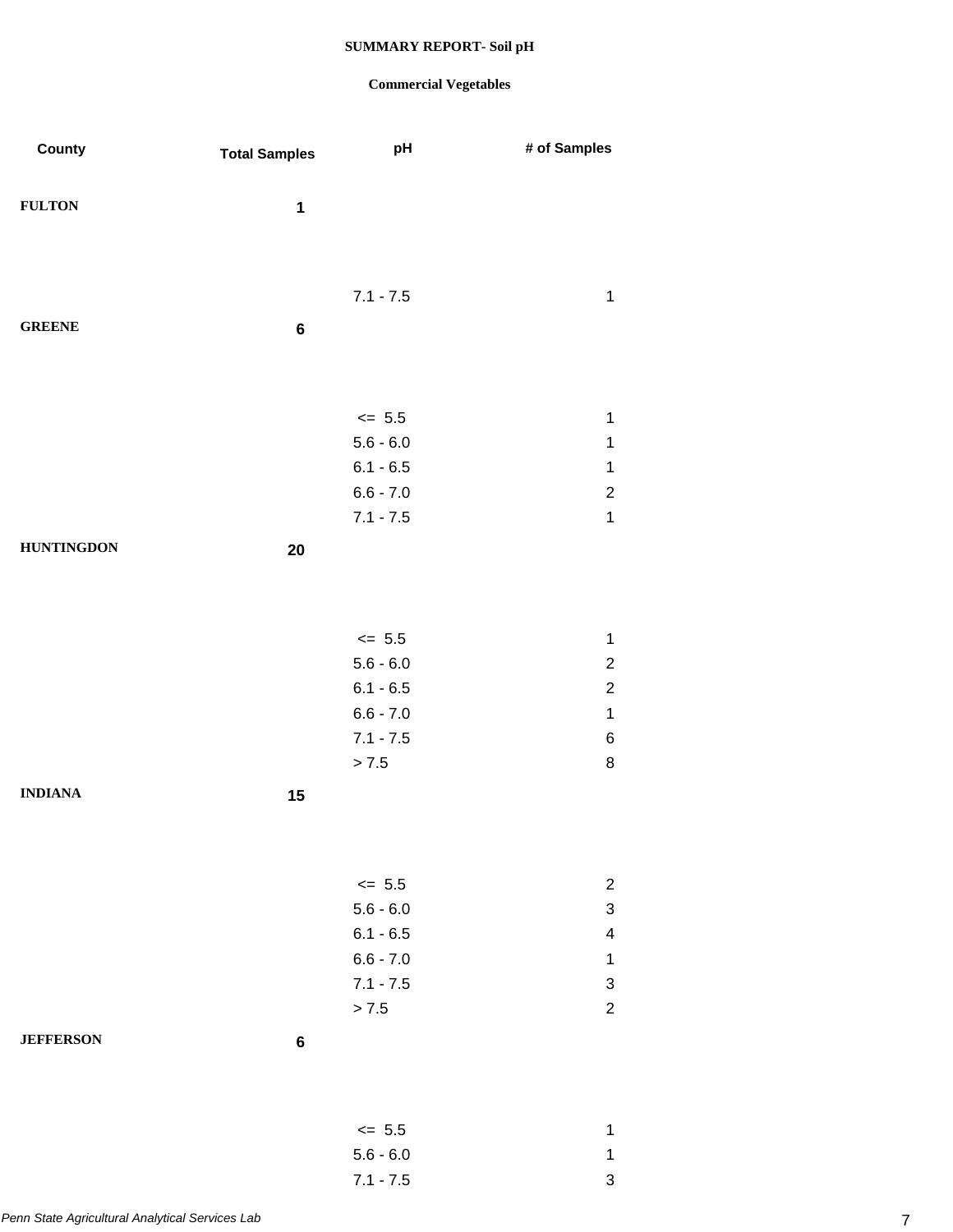| County            | <b>Total Samples</b> | pH                   | # of Samples                   |
|-------------------|----------------------|----------------------|--------------------------------|
|                   |                      | $> 7.5$              | $\mathbf{1}$                   |
| <b>JUNIATA</b>    | 14                   |                      |                                |
|                   |                      |                      |                                |
|                   |                      | $\leq$ 5.5           | $\ensuremath{\mathsf{3}}$      |
|                   |                      | $5.6 - 6.0$          | $\overline{c}$                 |
|                   |                      | $6.1 - 6.5$          | $\overline{\mathbf{4}}$        |
|                   |                      | $6.6 - 7.0$          | $\overline{\mathbf{4}}$        |
|                   |                      | > 7.5                | $\mathbf 1$                    |
| <b>LACKAWANNA</b> | 33                   |                      |                                |
|                   |                      |                      |                                |
|                   |                      |                      |                                |
|                   |                      | $\leq$ 5.5           | 3                              |
|                   |                      | $5.6 - 6.0$          | $\boldsymbol{9}$               |
|                   |                      | $6.1 - 6.5$          | 4                              |
|                   |                      | $6.6 - 7.0$          | 9                              |
|                   |                      | $7.1 - 7.5$<br>> 7.5 | $\overline{7}$<br>$\mathbf{1}$ |
| <b>LANCASTER</b>  | 28                   |                      |                                |
|                   |                      |                      |                                |
|                   |                      |                      |                                |
|                   |                      | $5.6 - 6.0$          | $\overline{\mathcal{A}}$       |
|                   |                      | $6.1 - 6.5$          | 10                             |
|                   |                      | $6.6 - 7.0$          | $\overline{7}$                 |
|                   |                      | $7.1 - 7.5$<br>> 7.5 | 6<br>$\mathbf{1}$              |
| <b>LAWRENCE</b>   | ${\bf 5}$            |                      |                                |
|                   |                      |                      |                                |
|                   |                      |                      |                                |
|                   |                      | $7.1 - 7.5$          | $\overline{2}$                 |
|                   |                      | > 7.5                | 3                              |
| <b>LEBANON</b>    | $\mathbf 2$          |                      |                                |
|                   |                      |                      |                                |
|                   |                      | $6.1 - 6.5$          | $\mathbf{1}$                   |
|                   |                      | $7.1 - 7.5$          | 1                              |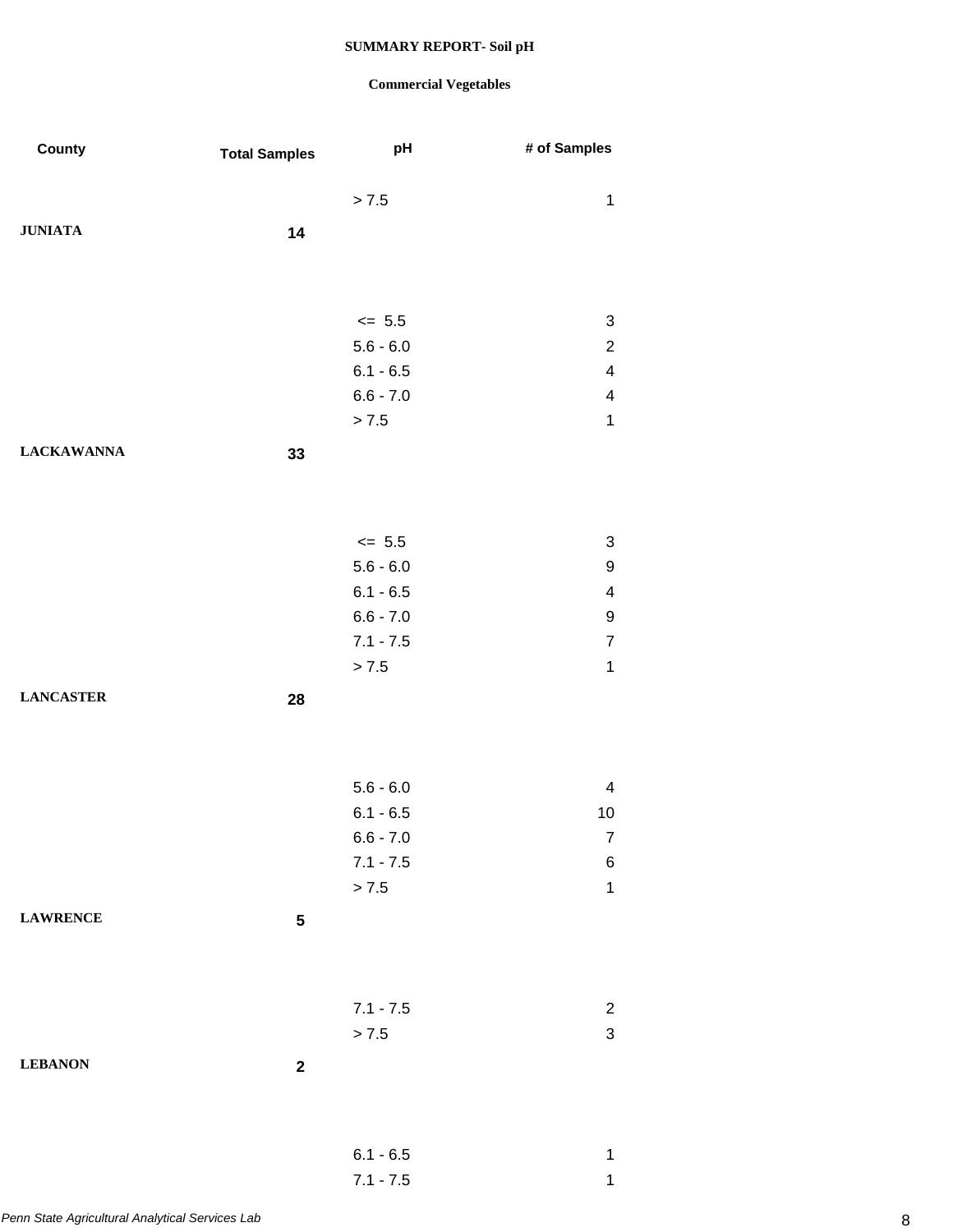### **Commercial Vegetables**

5.6 - 6.0 1

| County           | <b>Total Samples</b> | pH                         | # of Samples             |
|------------------|----------------------|----------------------------|--------------------------|
|                  |                      |                            |                          |
| <b>LEHIGH</b>    | 22                   |                            |                          |
|                  |                      |                            |                          |
|                  |                      |                            |                          |
|                  |                      | $5.6 - 6.0$                | $\mathbf 1$              |
|                  |                      | $6.1 - 6.5$<br>$6.6 - 7.0$ | $\mathbf 1$              |
|                  |                      | $7.1 - 7.5$                | $\boldsymbol{9}$<br>9    |
|                  |                      | > 7.5                      | $\sqrt{2}$               |
|                  |                      |                            |                          |
| <b>LUZERNE</b>   | 32                   |                            |                          |
|                  |                      |                            |                          |
|                  |                      |                            |                          |
|                  |                      | $\leq$ 5.5                 | $\sqrt{2}$               |
|                  |                      | $5.6 - 6.0$                | $\,6$                    |
|                  |                      | $6.1 - 6.5$                | $\bf 8$                  |
|                  |                      | $6.6 - 7.0$                | $\,6$                    |
|                  |                      | $7.1 - 7.5$                | $10$                     |
| ${\bf LYCOMING}$ | 15                   |                            |                          |
|                  |                      |                            |                          |
|                  |                      |                            |                          |
|                  |                      | $\leq$ 5.5                 | $\sqrt{2}$               |
|                  |                      | $6.1 - 6.5$                | $\mathbf{1}$             |
|                  |                      | $6.6 - 7.0$                | $\overline{7}$           |
|                  |                      | $7.1 - 7.5$                | $\overline{\mathbf{4}}$  |
|                  |                      | > 7.5                      | 1                        |
| <b>MCKEAN</b>    | $\overline{7}$       |                            |                          |
|                  |                      |                            |                          |
|                  |                      |                            |                          |
|                  |                      |                            |                          |
|                  |                      | $\le$ 5.5                  | $\overline{\mathcal{A}}$ |
|                  |                      | $5.6 - 6.0$                | 1                        |
|                  |                      | $6.6 - 7.0$                | 1                        |
|                  |                      | $7.1 - 7.5$                | $\mathbf 1$              |
| <b>MERCER</b>    | 25                   |                            |                          |
|                  |                      |                            |                          |
|                  |                      |                            |                          |
|                  |                      | $\leq$ 5.5                 | $\mathbf 1$              |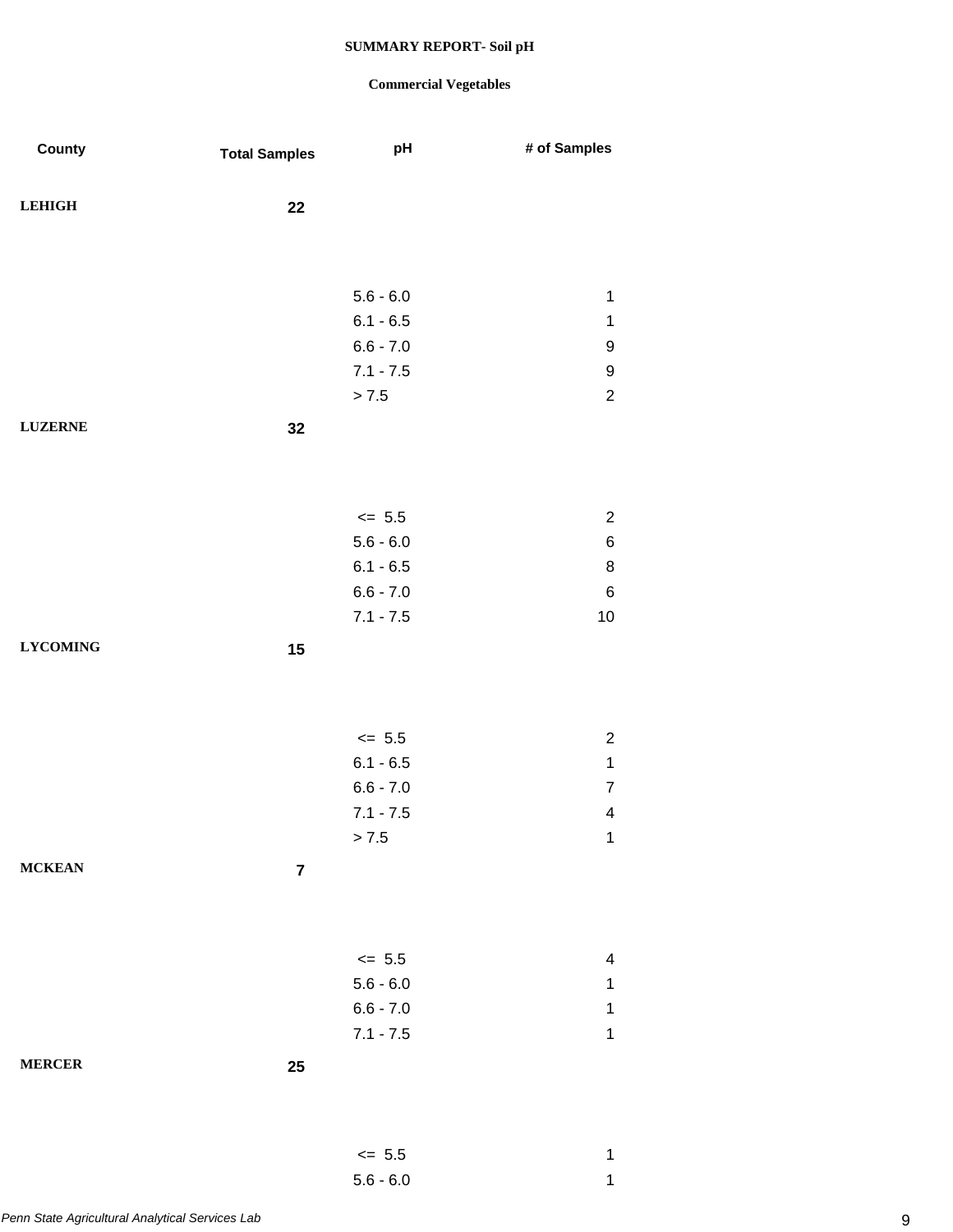| County             | <b>Total Samples</b> | pH                        | # of Samples                                       |
|--------------------|----------------------|---------------------------|----------------------------------------------------|
|                    |                      |                           |                                                    |
|                    |                      | $6.1 - 6.5$               | 4                                                  |
|                    |                      | $6.6 - 7.0$               | $10$                                               |
|                    |                      | $7.1 - 7.5$               | $\overline{7}$                                     |
|                    |                      | > 7.5                     | $\mathbf 2$                                        |
| <b>MIFFLIN</b>     | $\mathbf 3$          |                           |                                                    |
|                    |                      |                           |                                                    |
|                    |                      |                           |                                                    |
|                    |                      | $7.1 - 7.5$               | $\ensuremath{\mathsf{3}}$                          |
| <b>MONROE</b>      | 21                   |                           |                                                    |
|                    |                      |                           |                                                    |
|                    |                      |                           |                                                    |
|                    |                      | $\leq$ 5.5<br>$5.6 - 6.0$ | $\mathbf 5$                                        |
|                    |                      | $6.1 - 6.5$               | $\overline{\mathbf{c}}$<br>$\overline{\mathbf{7}}$ |
|                    |                      | $6.6 - 7.0$               | $\overline{\mathcal{I}}$                           |
|                    |                      |                           |                                                    |
| <b>MONTGOMERY</b>  | 75                   |                           |                                                    |
|                    |                      |                           |                                                    |
|                    |                      | $\leq$ 5.5                | $\overline{\mathbf{4}}$                            |
|                    |                      | $5.6 - 6.0$               | $\boldsymbol{7}$                                   |
|                    |                      | $6.1 - 6.5$               | $\mathbf 5$                                        |
|                    |                      | $6.6 - 7.0$               | 24                                                 |
|                    |                      | $7.1 - 7.5$               | 20                                                 |
|                    |                      | > 7.5                     | 15                                                 |
| <b>MONTOUR</b>     | 1                    |                           |                                                    |
|                    |                      |                           |                                                    |
|                    |                      |                           |                                                    |
|                    |                      | $7.1 - 7.5$               | $\mathbf 1$                                        |
| <b>NORTHAMPTON</b> | 32                   |                           |                                                    |
|                    |                      |                           |                                                    |
|                    |                      |                           |                                                    |
|                    |                      | $\le$ 5.5                 | $\mathbf 1$                                        |
|                    |                      | $5.6 - 6.0$               | $\,6$                                              |
|                    |                      | $6.1 - 6.5$               | $\mathbf 5$                                        |
|                    |                      | $6.6 - 7.0$               | $\sqrt{5}$                                         |
|                    |                      | $7.1 - 7.5$               | $\,6$                                              |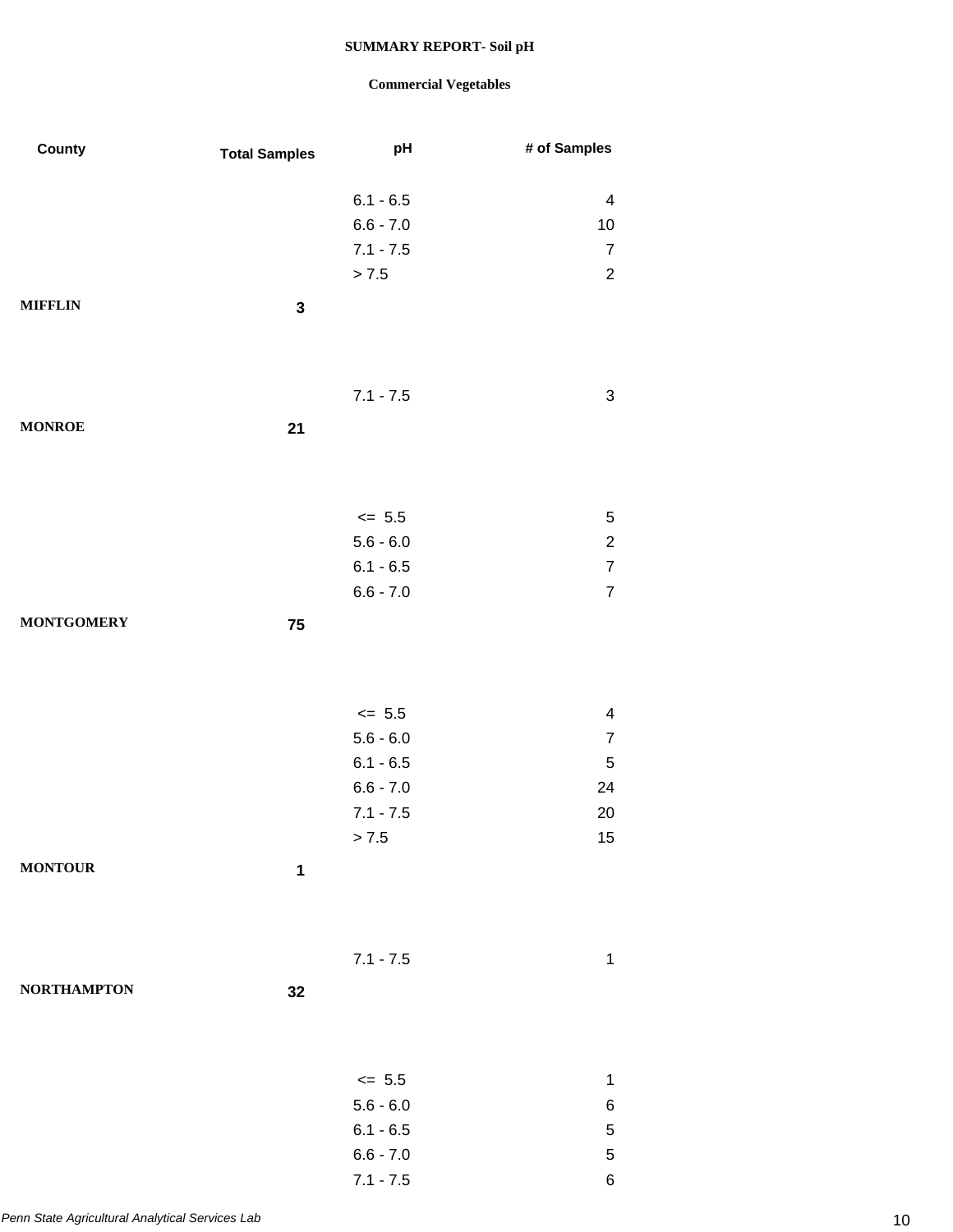| County                | <b>Total Samples</b>    | pH                         | # of Samples                                |
|-----------------------|-------------------------|----------------------------|---------------------------------------------|
|                       |                         | > 7.5                      | 9                                           |
| <b>NORTHUMBERLAND</b> | 8                       |                            |                                             |
|                       |                         |                            |                                             |
|                       |                         |                            |                                             |
|                       |                         | $\le$ 5.5                  | 1                                           |
|                       |                         | $5.6 - 6.0$                | $\mathbf 1$                                 |
|                       |                         | $6.1 - 6.5$                | 3<br>3                                      |
|                       |                         | $7.1 - 7.5$                |                                             |
| <b>PERRY</b>          | 15                      |                            |                                             |
|                       |                         |                            |                                             |
|                       |                         |                            |                                             |
|                       |                         | $5.6 - 6.0$                | $\overline{c}$<br>$\ensuremath{\mathsf{3}}$ |
|                       |                         | $6.1 - 6.5$<br>$6.6 - 7.0$ | $\overline{\mathbf{4}}$                     |
|                       |                         | $7.1 - 7.5$                | $\,6$                                       |
| PHILADELPHIA          | 21                      |                            |                                             |
|                       |                         |                            |                                             |
|                       |                         |                            |                                             |
|                       |                         | $\le$ 5.5                  | $\ensuremath{\mathsf{3}}$                   |
|                       |                         | $5.6 - 6.0$                | $\overline{c}$                              |
|                       |                         | $6.1 - 6.5$                | $\mathbf 1$                                 |
|                       |                         | $6.6 - 7.0$                | $\overline{\mathbf{4}}$                     |
|                       |                         | $7.1 - 7.5$                | 9                                           |
|                       |                         | > 7.5                      | $\overline{\mathbf{c}}$                     |
| <b>PIKE</b>           | $\boldsymbol{2}$        |                            |                                             |
|                       |                         |                            |                                             |
|                       |                         |                            |                                             |
|                       |                         | $6.1 - 6.5$                | $\mathbf 1$                                 |
|                       |                         | $7.1 - 7.5$                | $\mathbf 1$                                 |
| <b>POTTER</b>         | $\overline{\mathbf{4}}$ |                            |                                             |
|                       |                         |                            |                                             |
|                       |                         |                            |                                             |
|                       |                         | $\leq$ 5.5                 | $\mathbf 1$                                 |
|                       |                         | $5.6 - 6.0$<br>> 7.5       | $\overline{\mathbf{c}}$<br>$\mathbf 1$      |
|                       |                         |                            |                                             |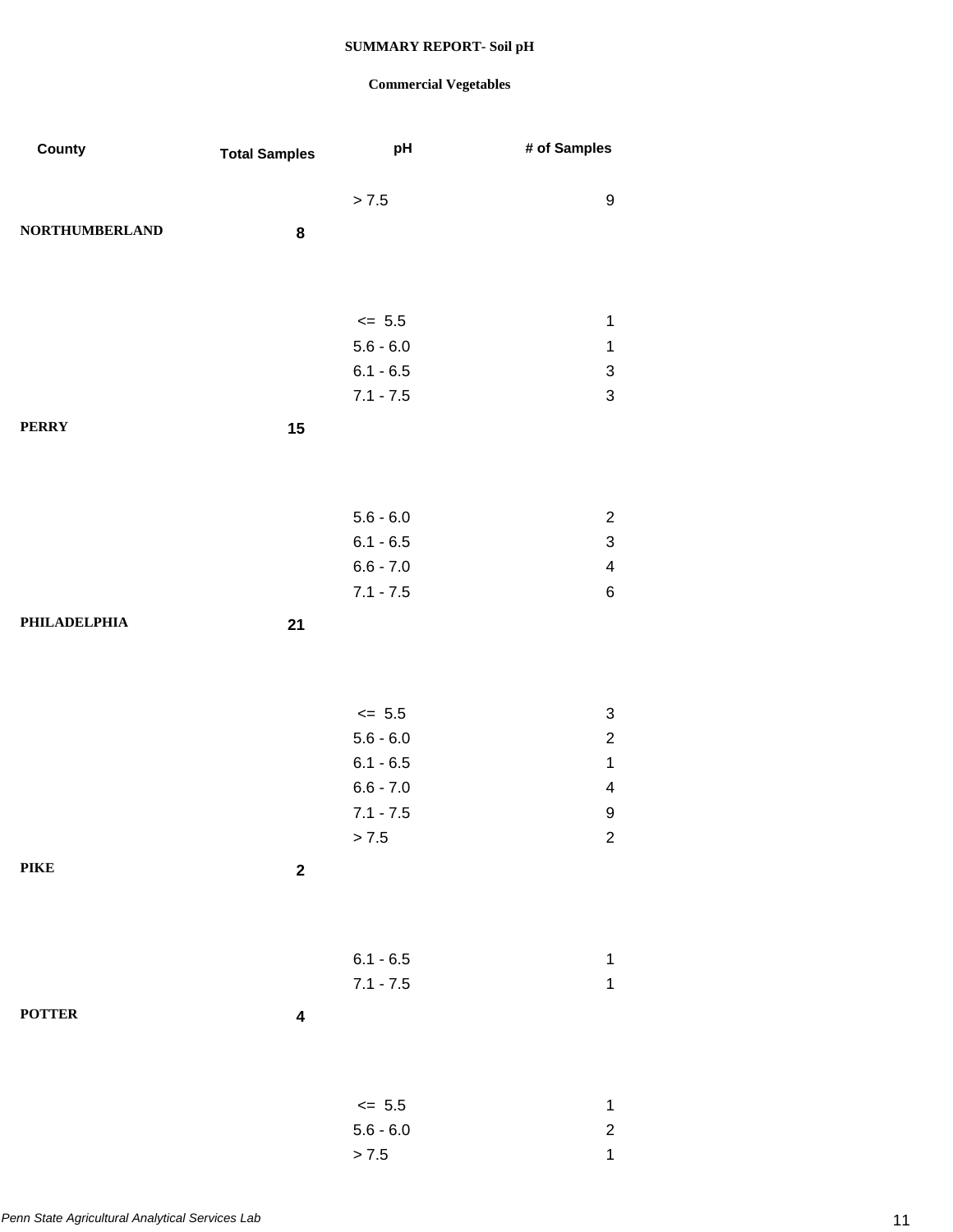| County             | <b>Total Samples</b> | pH          | # of Samples              |
|--------------------|----------------------|-------------|---------------------------|
|                    |                      |             |                           |
| <b>SCHUYLKILL</b>  | $\boldsymbol{9}$     |             |                           |
|                    |                      |             |                           |
|                    |                      | $6.1 - 6.5$ | $\overline{c}$            |
|                    |                      | $6.6 - 7.0$ | $\overline{c}$            |
|                    |                      | $7.1 - 7.5$ | $\overline{\mathbf{4}}$   |
|                    |                      | $> 7.5$     | $\mathbf{1}$              |
| <b>SNYDER</b>      | $\boldsymbol{9}$     |             |                           |
|                    |                      |             |                           |
|                    |                      |             |                           |
|                    |                      | $\le$ 5.5   | $\mathbf 1$               |
|                    |                      | $5.6 - 6.0$ | $\mathbf 1$               |
|                    |                      | $6.1 - 6.5$ | $\mathbf 1$               |
|                    |                      | $6.6 - 7.0$ | $\ensuremath{\mathsf{3}}$ |
|                    |                      | $7.1 - 7.5$ | $\boldsymbol{2}$          |
|                    |                      | > 7.5       | $\mathbf{1}$              |
| <b>SOMERSET</b>    | $\boldsymbol{9}$     |             |                           |
|                    |                      |             |                           |
|                    |                      |             |                           |
|                    |                      | $\leq$ 5.5  | $\sqrt{2}$                |
|                    |                      | $5.6 - 6.0$ | $\mathbf{1}$              |
|                    |                      | $6.1 - 6.5$ | $\mathbf 2$               |
|                    |                      | $6.6 - 7.0$ | $\mathbf 1$               |
|                    |                      | $7.1 - 7.5$ | 3                         |
| <b>SULLIVAN</b>    | $\mathbf 1$          |             |                           |
|                    |                      |             |                           |
|                    |                      |             |                           |
|                    |                      | $7.1 - 7.5$ | $\mathbf 1$               |
| <b>SUSQUEHANNA</b> | 41                   |             |                           |
|                    |                      |             |                           |
|                    |                      |             |                           |
|                    |                      | $\le$ 5.5   | $\ensuremath{\mathsf{3}}$ |
|                    |                      | $5.6 - 6.0$ | $\,6$                     |
|                    |                      | $6.1 - 6.5$ | 12                        |
|                    |                      | $6.6 - 7.0$ | 13                        |
|                    |                      | $7.1 - 7.5$ | $\boldsymbol{7}$          |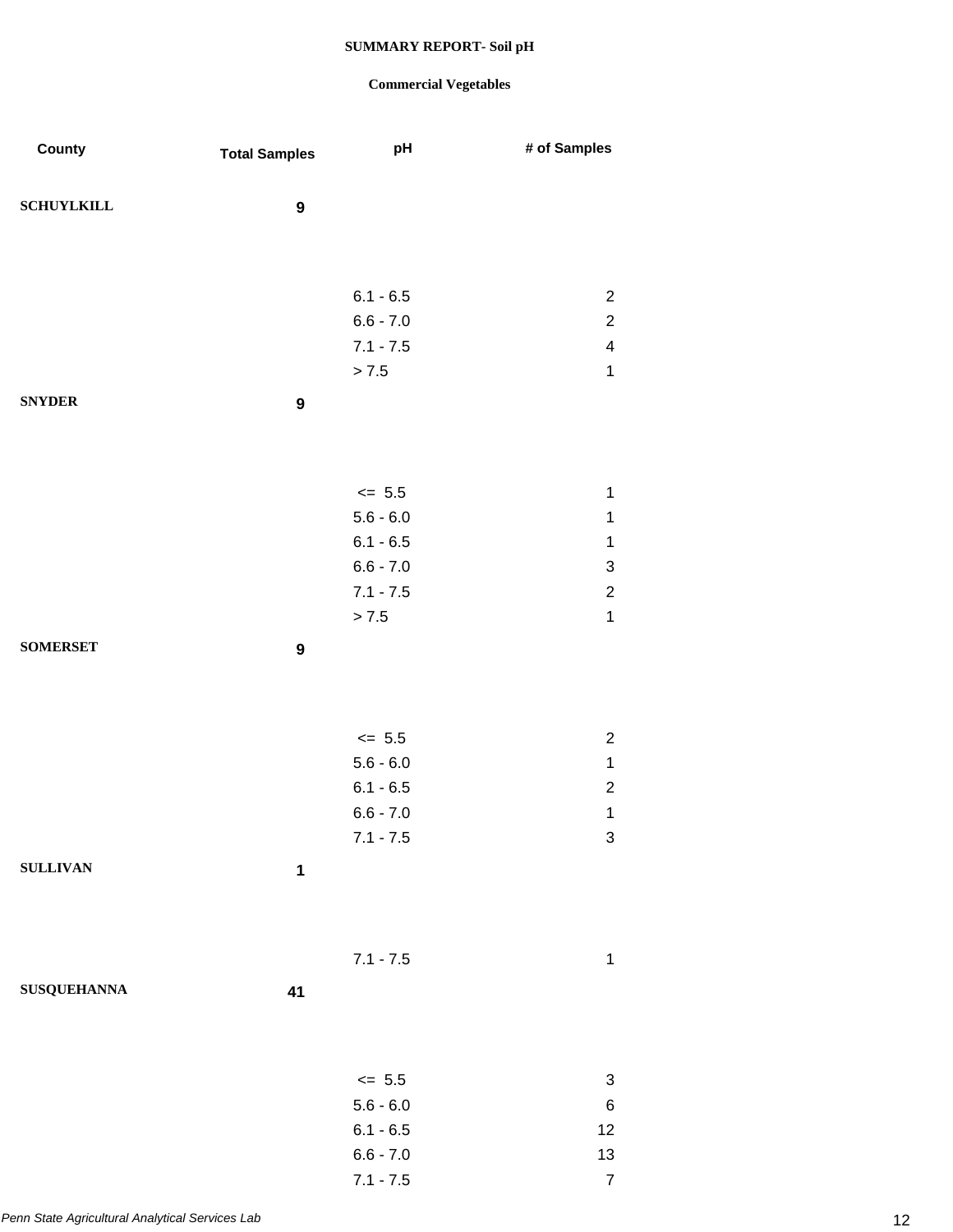| County            | <b>Total Samples</b> | pH          | # of Samples              |
|-------------------|----------------------|-------------|---------------------------|
| ${\bf TIOGA}$     | 13                   |             |                           |
|                   |                      |             |                           |
|                   |                      | $\le$ 5.5   | $\sqrt{3}$                |
|                   |                      | $5.6 - 6.0$ | $\boldsymbol{2}$          |
|                   |                      | $6.1 - 6.5$ | $\ensuremath{\mathsf{3}}$ |
|                   |                      | $6.6 - 7.0$ | $\sqrt{2}$                |
|                   |                      | $7.1 - 7.5$ | $\sqrt{2}$                |
|                   |                      | > 7.5       | $\mathbf 1$               |
| <b>UNION</b>      | 22                   |             |                           |
|                   |                      |             |                           |
|                   |                      | $5.6 - 6.0$ | $\mathbf 1$               |
|                   |                      | $6.1 - 6.5$ | $\sqrt{5}$                |
|                   |                      | $6.6 - 7.0$ | $\,6$                     |
|                   |                      | $7.1 - 7.5$ | $\bf8$                    |
|                   |                      | > 7.5       | $\sqrt{2}$                |
| <b>VENANGO</b>    | $\bf 6$              |             |                           |
|                   |                      |             |                           |
|                   |                      | $\le$ 5.5   | $\boldsymbol{2}$          |
|                   |                      | $5.6 - 6.0$ | $\boldsymbol{2}$          |
|                   |                      | $6.1 - 6.5$ | $\mathbf 1$               |
|                   |                      | $7.1 - 7.5$ | $\mathbf{1}$              |
| <b>WARREN</b>     | 11                   |             |                           |
|                   |                      |             |                           |
|                   |                      | $\le$ 5.5   | 1                         |
|                   |                      | $5.6 - 6.0$ | $\overline{\mathbf{c}}$   |
|                   |                      | $6.1 - 6.5$ | $\mathbf{1}$              |
|                   |                      | $6.6 - 7.0$ | $\sqrt{2}$                |
|                   |                      | $7.1 - 7.5$ | $\overline{\mathbf{4}}$   |
|                   |                      | > 7.5       | $\mathbf 1$               |
| <b>WASHINGTON</b> | 31                   |             |                           |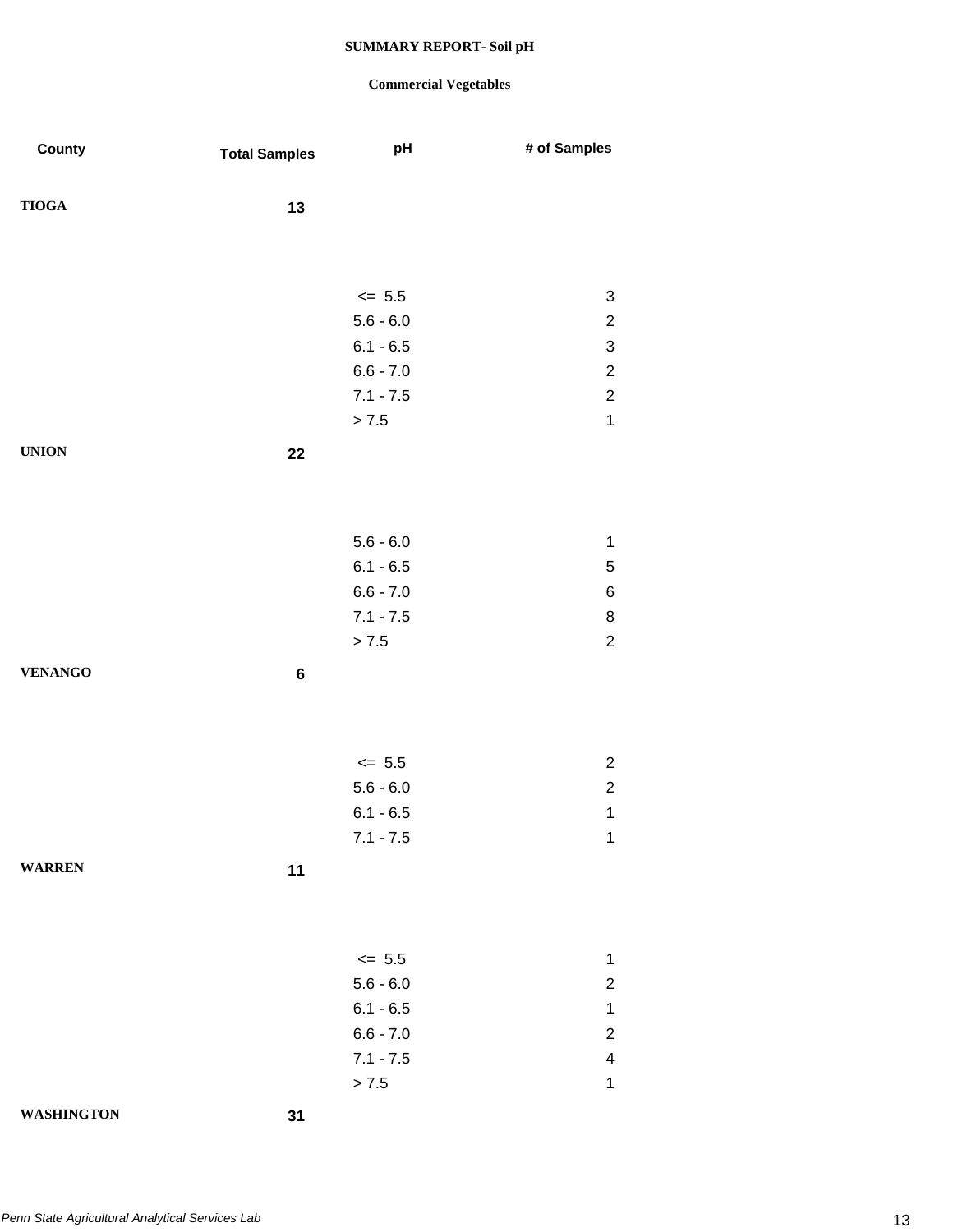| County              | <b>Total Samples</b> | pH          | # of Samples              |
|---------------------|----------------------|-------------|---------------------------|
|                     |                      | $6.1 - 6.5$ | 8                         |
|                     |                      | $6.6 - 7.0$ | 11                        |
|                     |                      | $7.1 - 7.5$ | 8                         |
|                     |                      | > 7.5       | $\overline{\mathbf{4}}$   |
| <b>WAYNE</b>        | 11                   |             |                           |
|                     |                      |             |                           |
|                     |                      | $\leq$ 5.5  | $\overline{2}$            |
|                     |                      | $5.6 - 6.0$ | $\boldsymbol{2}$          |
|                     |                      | $6.1 - 6.5$ | $\sqrt{2}$                |
|                     |                      | $6.6 - 7.0$ | $\ensuremath{\mathsf{3}}$ |
|                     |                      | $7.1 - 7.5$ | $\overline{c}$            |
| <b>WESTMORELAND</b> | 35                   |             |                           |
|                     |                      |             |                           |
|                     |                      | $\le$ 5.5   | 11                        |
|                     |                      | $5.6 - 6.0$ | $\sqrt{5}$                |
|                     |                      | $6.1 - 6.5$ | $\sqrt{2}$                |
|                     |                      | $6.6 - 7.0$ | 10                        |
|                     |                      | $7.1 - 7.5$ | $\overline{\mathbf{4}}$   |
|                     |                      | > 7.5       | $\ensuremath{\mathsf{3}}$ |
| <b>WYOMING</b>      | 24                   |             |                           |
|                     |                      |             |                           |
|                     |                      | $\le$ 5.5   | 3                         |
|                     |                      | $5.6 - 6.0$ | $\overline{\mathbf{4}}$   |
|                     |                      | $6.1 - 6.5$ | $\,6$                     |
|                     |                      | $6.6 - 7.0$ | 10                        |
|                     |                      | $7.1 - 7.5$ | $\mathbf 1$               |
| <b>YORK</b>         | 15                   |             |                           |
|                     |                      |             |                           |
|                     |                      | $\leq$ 5.5  | $\overline{\mathbf{c}}$   |
|                     |                      | $5.6 - 6.0$ | $\mathbf 1$               |
|                     |                      | $6.1 - 6.5$ | $\overline{\mathbf{c}}$   |
|                     |                      | $6.6 - 7.0$ | $\mathbf 2$               |
|                     |                      | $7.1 - 7.5$ | $\mathbf 5$               |